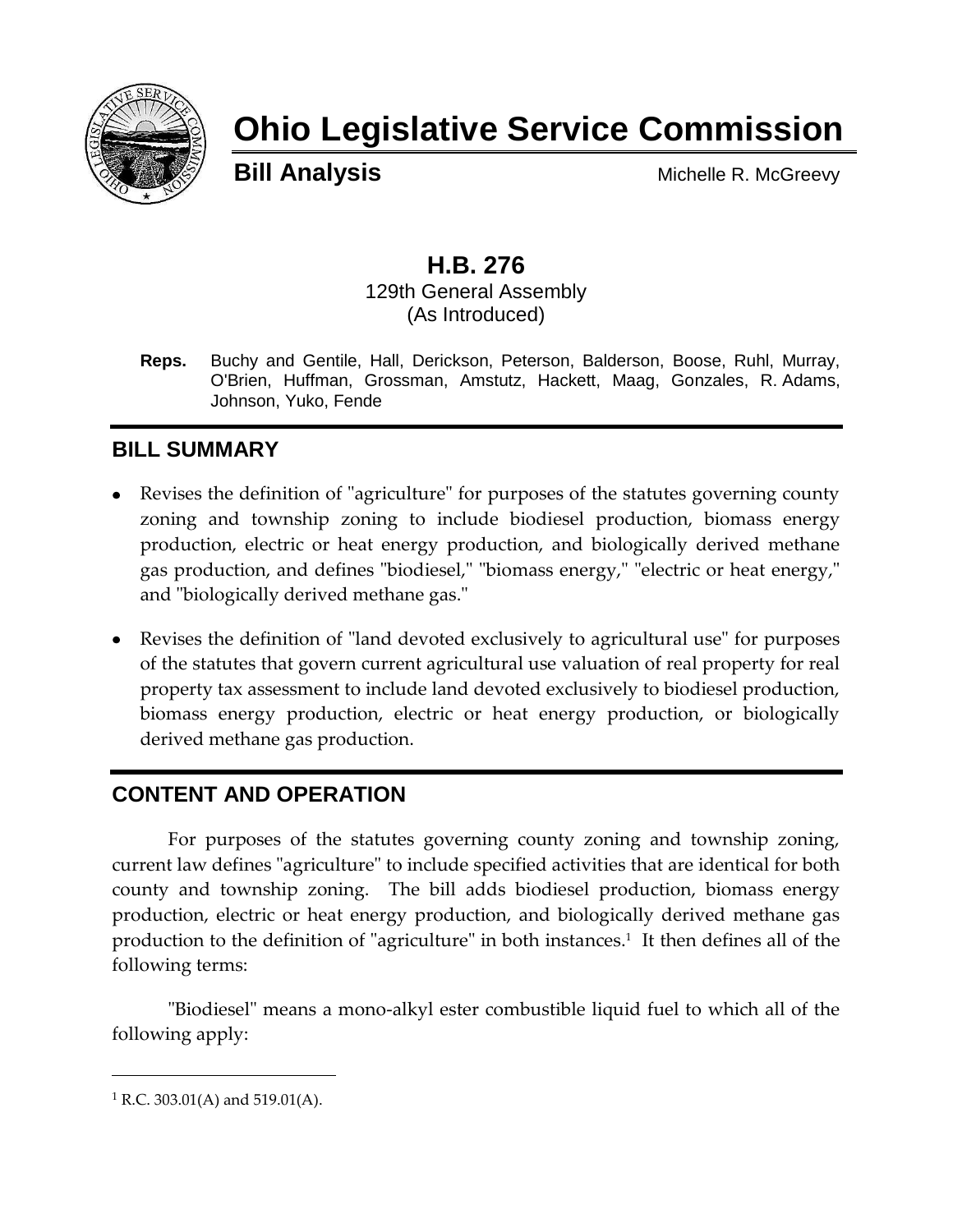(1) It is derived from vegetable oils or animal fats or any combination of those reagents;

(2) It meets the American Society for Testing and Materials specification D6751-03a for biodiesel fuel (B100) blend stock distillate fuels; and

(3) At least 50% of the starting material that was used to produce the fuel was derived from the same tracts, lots, or parcels of land on which the fuel was produced.

"Biologically derived methane gas" means gas from the anaerobic digestion of organic materials, including animal waste, municipal wastewater, and agricultural crops and residues, provided that at least 50% of the starting material that was used to produce the gas was derived from the same tracts, lots, or parcels of land on which the gas was produced.

"Biomass energy" means energy that is produced from organic material derived from plants or animals and available on a renewable basis, including, but not limited to, agricultural crops, tree crops, crop by-products, and residues, provided that at least 50% of the starting material that was used to produce the energy was derived from the same tracts, lots, or parcels of land on which the energy was produced.

"Electric or heat energy" means electric or heat energy at least 50% of which was generated from manure, cornstalks, soybean waste, or other agricultural feedstocks that were produced on the same tracts, lots, or parcels of land on which the electric or heat energy was produced.<sup>2</sup>

For purposes of the statutes that govern current agricultural use valuation of real property for real property tax assessment, current law defines "land devoted exclusively to agricultural use" in part to mean land devoted exclusively to specified activities. The bill adds biodiesel production, biomass energy production, electric or heat energy production, and biologically derived methane gas production to the list of specified activities in the definition. It then states that "biodiesel," "biomass energy," "electric or heat energy," and "biologically derived methane gas" have the meanings discussed above.<sup>3</sup>

 $\overline{a}$ 

<sup>2</sup> R.C. 303.01(B) and 519.01(B).

 $3$  R.C. 5713.30(A) and (G).